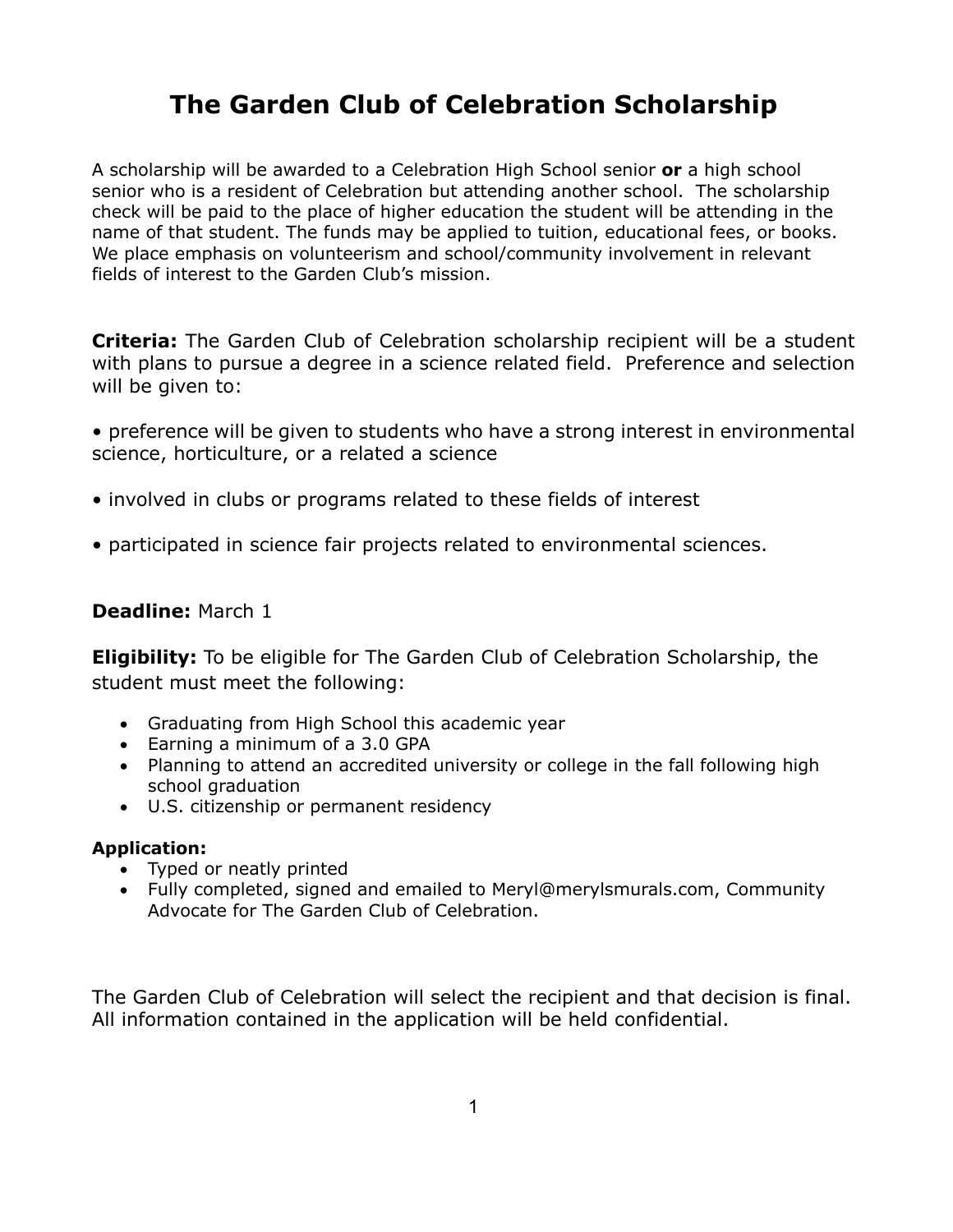# **Garden Club of Celebration Scholarship Application**

| Home Address:                                                                    |                |  |
|----------------------------------------------------------------------------------|----------------|--|
| Street                                                                           | City State Zip |  |
| How long have you attended Celebration High School? ____________________________ |                |  |
| How long have you attended another Osceola County High School? ___________       |                |  |
| Are you a U. S. citizen or a U. S. permanent resident? _____ Yes _______ No      |                |  |
|                                                                                  |                |  |
|                                                                                  |                |  |
| Have you received other scholarships?<br>If yes, explain.                        |                |  |
|                                                                                  |                |  |
| What universities or colleges have you applied to?                               |                |  |
|                                                                                  |                |  |
| If already accepted what school(s) have you been accepted to?<br>$\bullet$       |                |  |

• What are some college studies you are interested in?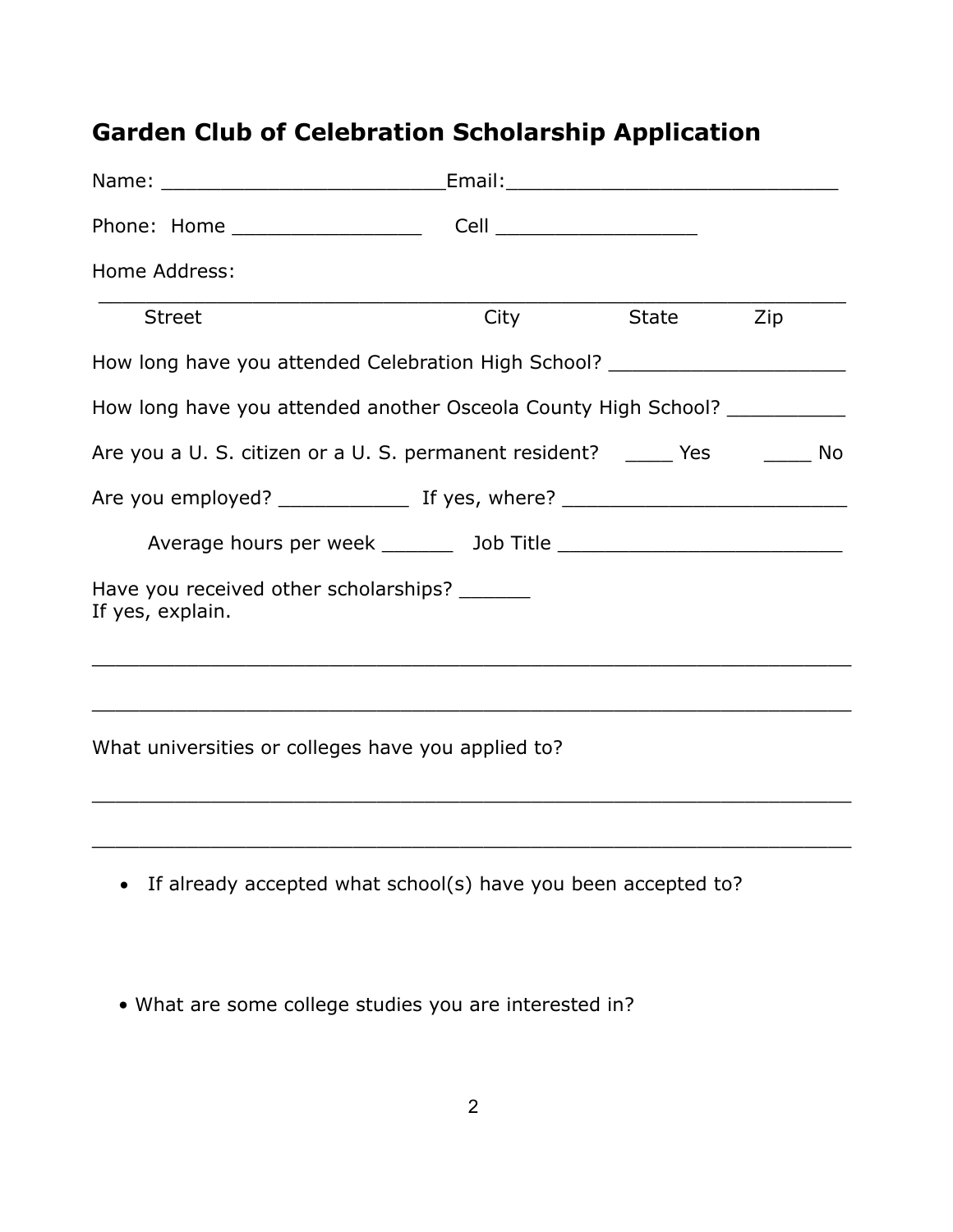#### **Please Note:**

- o **Transcript:** Copy of your most recent student transcript
- o **Letter of Recommendation:** One or more letters of recommendation. At least one letter from a high school teacher or administrator

**Interests:** List any extracurricular activities, employment, personal activities (science fairs, clubs, hobbies, volunteering, place of worship, or community activities) and accomplishments.

| Activity | No. Years Participated | Awards, Honors,<br>Offices Held |
|----------|------------------------|---------------------------------|
|          |                        |                                 |
|          |                        |                                 |
|          |                        |                                 |
|          |                        |                                 |
|          |                        |                                 |
|          |                        |                                 |
|          |                        |                                 |

**Any additional comments you wish to make about your activities:**